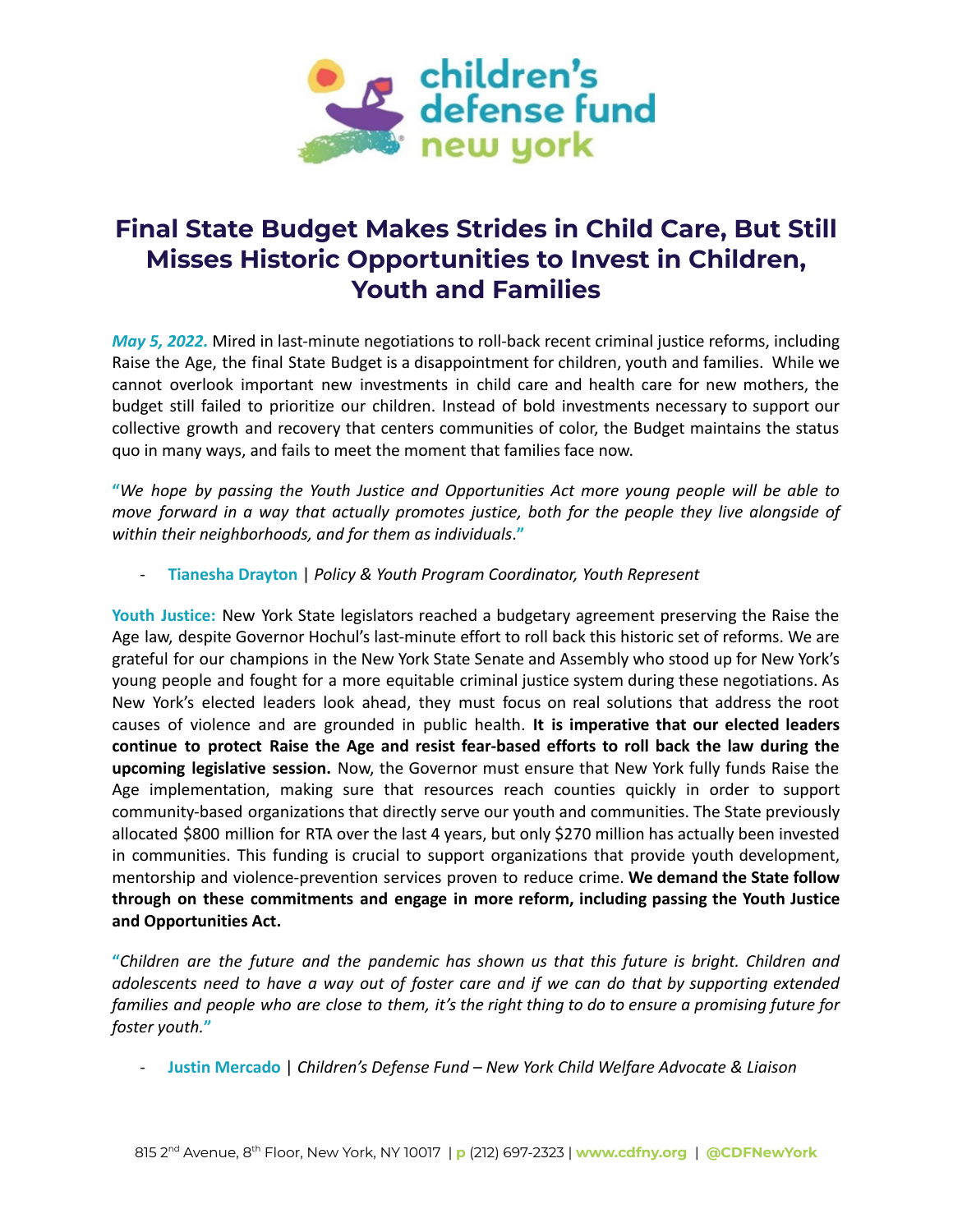

**Child Welfare:** Faced with an opportunity to meet the State's statutory obligation to fund services critical to strengthening families and reducing the number of children placed in foster care, the final budget leaves communities without needed resources at a moment when they require so much more. We are profoundly disappointed with the Governor for her failure to act at this critical moment. Despite the Senate and Assembly One House Budget bills that would have built on the Executive Budget proposal in several long-overdue and important ways, the final budget: fails to restore the State match for child welfare prevention services and, therefore, impedes efforts to continue to reduce the number of children who are placed in foster care; fails to pull the Kinship Guardianship Assistance Program (KinGAP) out of the foster care block grant and, therefore, impedes the ability to give more children and youth an opportunity to permanently live with kin; fails to increase State funding required to implement a State settlement agreement to raise foster parent rates, shifting the burden of the State's obligation to address increased foster care costs on to counties; and fails to include prevention workers in the Human Services Cost of Living Adjustment (COLA). We appreciate the 5.4% commitment to the other human services workers; however, prevention workers will now not receive the same treatment as their fellow human services workers. **In the weeks remaining in the legislative session, the Governor and the Legislature must prioritize the child welfare housing subsidy and pass legislation that will increase the value of the benefit for families and older youth leaving foster care** (A1777B Hevesi / S5419B Brisport). **The Senate must also pass and the Governor must sign legislation recently passed in the Assembly to protect people who are part of direct cash transfer projects, including former foster youth in New York City** (A6709B Rosenthal / S5759B Brisport).

"Access to child care is more than a women's issue. It's an economic issue. It's a community issue. I have seen how my own child's mental health has been impacted by lack of access to child care."

- **Stevie Vargas** | *Upstate Campaign Coordinator, Alliance for Quality Education*

**Economic Mobility: The Budget makes significant investments in child care** by including expanding eligibility for child care subsidies up to 300 percent of the Federal Poverty Level (FPL), capping copays for families with incomes less than 300 percent of FPL at 10 percent of income over FPL, increasing the market rate, investing \$343 million to continue stabilization funds for child care providers and modifying requirements often used to exclude family child care providers and center-based programs from participating in universal pre-k. These important reforms will stabilize our child care system and take steps toward providing universal child care to the families who need it most. **However, we know these investments are only a start, and additional funding will be needed in the coming years. For example, the Budget unjustly excludes undocumented children from these child care investments, as well as children whose parents work in the informal or gig economies. New York must lead the way in ensuring universal child care.**

The Budget also takes incremental steps to bolster the Empire State Child Credit (ESCC) and Earned Income Tax Credit (EITC) for Tax Year 2021 through supplemental payments to qualifying taxpayers. **In order to better support New York's children, young adults and families, New York must expand the ESCC and the EITC.** Our State must (1) expand the ESCC to include children under four, (2)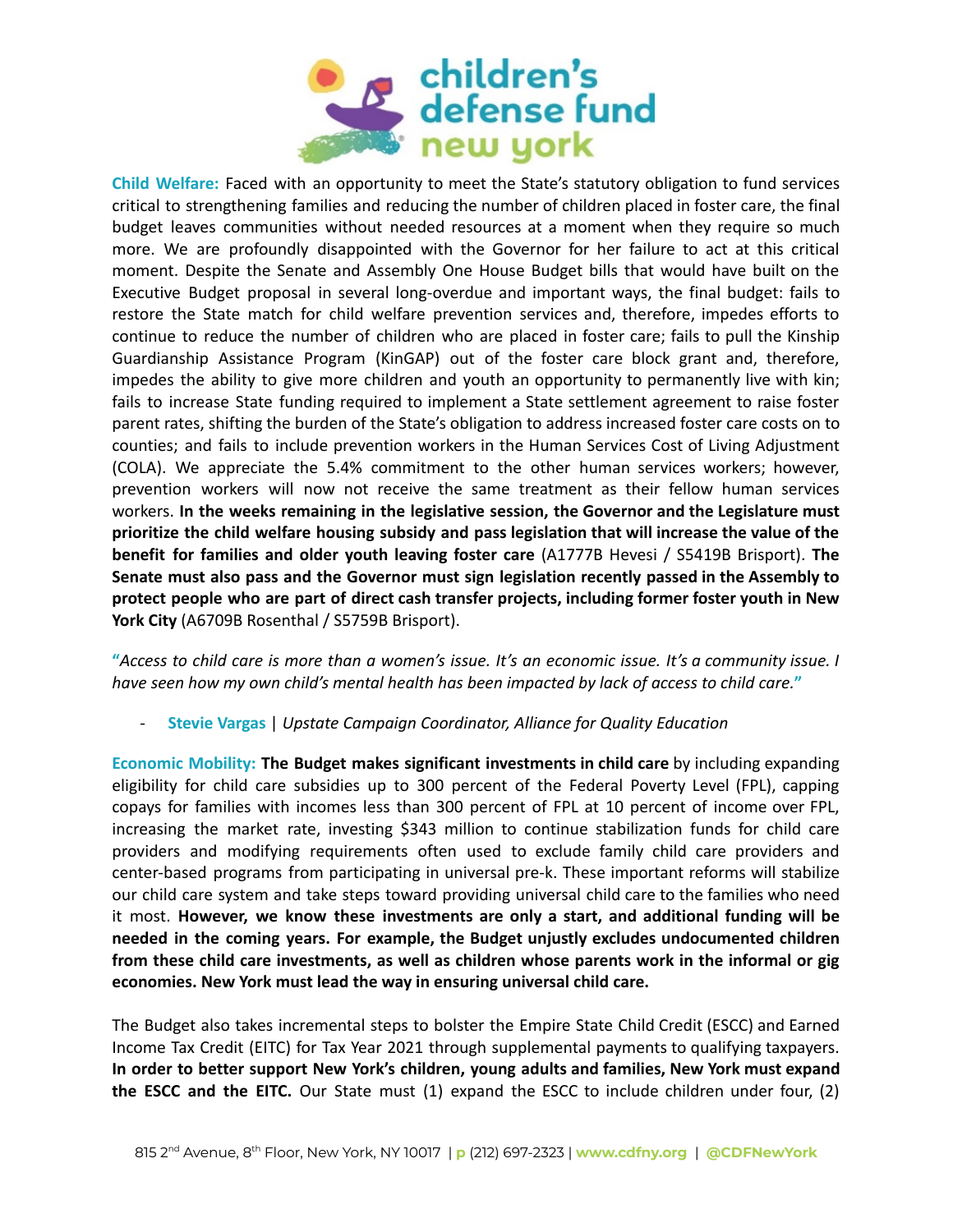

increase the value of the Credit to \$1,000 for young children and \$500 for older children, and (3) make the Credit fully available to low-income families by ending the exclusion of families with incomes under \$3,000 and the phase-in for the lowest income families. New York must expand the EITC by (1) increasing the percentage of the federal Credit paid to families from 30 percent to 40 percent, (2) expanding the Credit for young adults ages 18 through 24 without children who are currently ineligible for either the federal or state Credit, and (3) adjusting filing requirements to mimic those of the ESCC so more immigrant New Yorkers can file for the state EITC.

"It's important we hear the voices of our children...that we don't leave out the voices of the very people that we are trying to serve. We cannot do this without them. I want to encourage all of us to give our young people an opportunity to share their experiences, for us to listen to their examples of *strength and resilience and to think about strategies that they have and they've thought about for how we can support them as we move forward.***"**

- **Dr. Lena Green** | *Executive Director, Healing on Purpose and Evolving (HOPE) Center*

**Health Justice: We are grateful that the Budget takes steps to expand health coverage for New York children and families.** In particular, we applaud the Budget for eliminating the Child Health Plus monthly premium requirement for families earning below 223 percent of the Federal Poverty Level (FPL) and for **expanding Child Health Plus benefits** to ensure that beneficiaries can receive the care they need, including home and community-based services, children and family treatment and support services, emergency ambulance services, medical supplies and services for undocumented children in foster care. We also celebrate the incremental steps taken by the Budget to **provide continuous 12-month post-pregnancy Medicaid coverage for** *all* **women**, regardless of their immigration status, and to ensure that our State's **immigrants ages 65 and older can access Medicaid for the first time**. Furthermore, the Budget **increases the income eligibility limit for the Essential Plan** from 200 percent to 250 percent of the Federal Poverty Level, meaning an estimated 14,000 uninsured New Yorkers will become newly eligible to receive health insurance and an additional 92,000 New Yorkers will have lower health care costs.

**The Budget failed to include \$345 million in funding for #Coverage4All legislation** to create a state-funded Essential Plan for New Yorkers earning up to 200 percent of the Federal Poverty Level who remain barred from receiving health coverage due to their immigration status. By doing so, **New York is refusing to end the cruel and inexcusable exclusion of our most marginalized communities from accessing critical health services**.

"I feel like oftentimes mental health is ignored with youth because we have this mentality that young *people shouldn't have problems…That puts youth in a bad place where they may not even feel comfortable asking for help or support.***"**

"Youth are spending a majority of their time in schools, so focusing on mental health in schools and *institutions is extremely important. New York must pass the Mental Health Supports in Schools bill to ensure that all elementary, middle and high schools in New York State have a full-time licensed social worker and a full-time licensed psychologist on staff.***"**